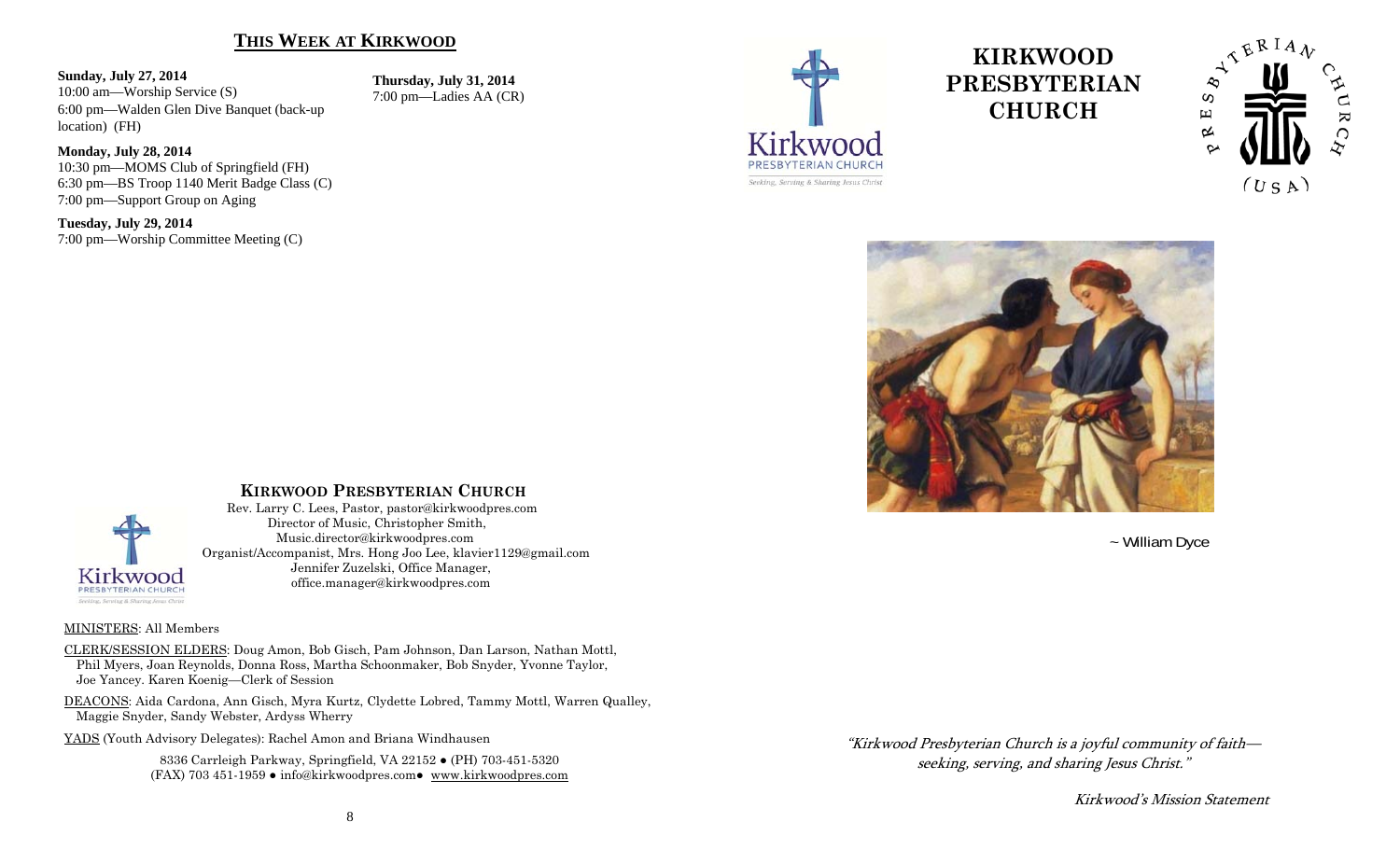## JULY 27, 2014 10:00 AM

## *Joys & Concerns* Sorrows:

### *This Week's Birthdays*:

27 Ethan Jennette Tammy Mottl 28 Heather Telfer

## *This Week's Anniversaries*:

2 Steve & Debbie Wingfield

*Special Concerns:*  Members/friends in the armed forces who are in harm's way: Major Jason Moore, USMC Afghanistan

Our Missionaries in Zambia: Rev. Kari Nicewander & Joel DeJong Briana Windhausen



We extend our deepest expression of Christian love and sympathy to Joe Yancey on the death of his father, Ed Yancey on July 24th after an extended illness.

### *Health & Personal Concerns:*

Bob Flory Hal Sellers Dick Pape Heather Telfer's father, Bob Snow Morgan Death, friend of Jon Larson Kathy Lewis' friend Mary Torczon Keith Scott Bobbie Myers - Phil Myer's mother Mary Kay Berger, friend of Dani Schwalb Dani Schwalb Alfredo and Arleene Luciano, brother and sister-inlaw of Aida Cardona Morgan Belcher, Debbie Wingfield's father Carla Coffman, Rebecca Larson's mother Sue Driver, Sandy Webster's sister-in-law SGT Manny Rivera's family, friend of Kathy Lewis David Kurtz Graham Rennie, friend of Warren Qualley

**The Mission Committee** is looking to put together hygiene kits for ECHO as well as purchasing school supplies for Lynbrook Elementary School. We need your help! During the month of July, please take the opportunity to prayerfully consider a donation to a fund (write checks to MS-85, Kirkwood Presbyterian Church) that will be used to purchase these items. The deadline to donate will be July 30. If you have any questions, please see Joe Yancey.

**Support Group on Aging** invites interested parties to attend our next meeting on **28 July at 7:00 pm** in the Conference Room. The purpose of the group is to offer support and education to those caring for the elderly and anyone interested in the subject of aging while connecting with each other and with services available within the community at large. Each meeting will include a topic chosen by the group, group interaction, and an educational segment. The group facilitator is Rev. Dr. Saul Cardona who has extensive experience in working with the elderly and specialized education in dealing with elderly issues and their families. A lawyer from The Estate Planning & Elder Law Firm, P.C. is the guest speaker. For further information, please contact Rev. Dr. Cardona at 703-232-3041 or at saul.cardona@gmail.com.

## **SEVENTH SUNDAY AFTER PENTECOST WE GATHER TOGETHERSILENT REFLECTION**

"Although the promises of God will prevail in the end, Jacob is not spared from the vicissitudes of life, at least some of which are of his own making. When, ultimately, the promises of God are shown to be sure we understand that God has been with Jacob all along. Yet this text suggests that God is not standing by ready to rescue him from every twist of fate. It seems more a case for recognizing the presence of God in all our circumstances."

**Psalm 105:1-11, 45b** 

~ Holly Hearon

*Meditation* Caleb Simpering

*As you enter the sanctuary, please prepare for worship with quiet reverence.* 

**PRELUDE**

**PSALM FOR THE DAY** 

**LIGHTING OF THE CANDLES**

**TOLLING OF THE BELLS**

**WORDS OF WELCOME**

Sandy Webster

Leader: Grace to you and peace in the name of our Lord Jesus Christ! **People: Let us worship God!** 

**CONGREGATIONAL RESPONSE**

*Open the Eyes of My Heart* (insert)

*Open the eyes of my heart, Lord. Open the eyes of my heart; I want to see you; I want to see you; (repeat lines one and two) To see you high and lifted up, shining in the light of your glory. Pour out your power and love as we sing 'Holy, holy, holy." Holy, holy, holy. Holy, holy, holy. Holy, holy, holy, I want to see you.* 

**CALL TO**

 $\sim$  Psalm 105:1-6

Sandy Webster

Leader: The grace of the Lord Jesus Christ, the love of God and the fellowship of the Holy Spirit be with you all. **People: And also with you.**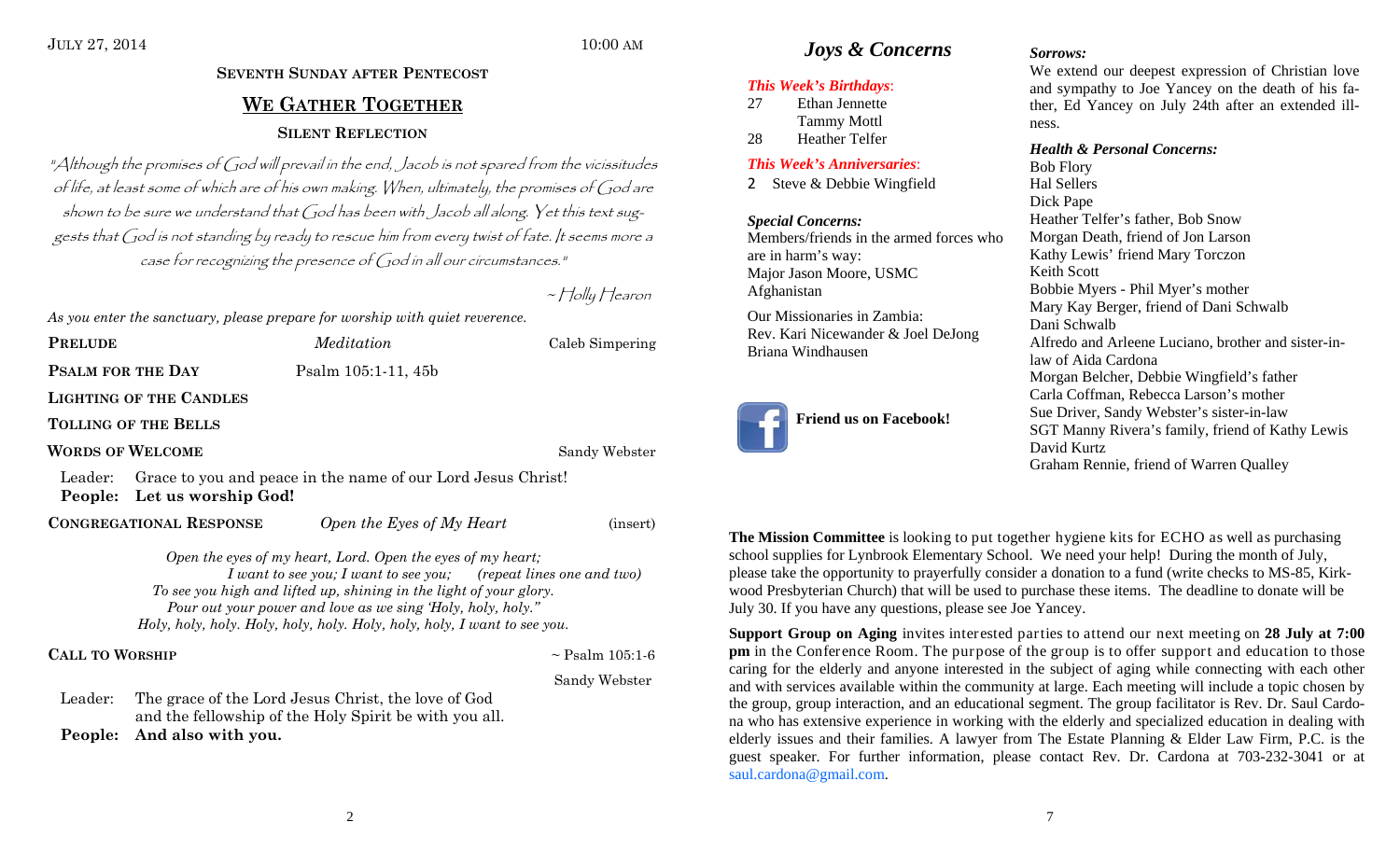|  | Today's Revised Common Lectionary Readings: Next Sunday's Revised Common Lectionary Readings: |
|--|-----------------------------------------------------------------------------------------------|
|--|-----------------------------------------------------------------------------------------------|

Genesis 29:15-28 Psalm 105:1-11 (or) Psalm 128 Romans 8:26-39 Matthew 13:31-33, 44-52

| Genesis 32:22-31  |
|-------------------|
| Psalm 17:1-17, 15 |
| Romans 9:1-5      |
| Matthew 14:13-21  |
|                   |

Nursery care for children under 3 **is available during the worship service.** 

Children age 3 through 3rd Grade will be dismissed from the worship service for a time of relaxed learning. We will continue the summer session with the Davey and Goliath video series. Nursery care will be offered every Sunday.

KFFL registration forms are now available in the Commons Area.

**Sermon Discussion** - Pastor Larry welcomes members to join him in the Parlor following morning worship to have some informal discussion of the sermon topic for that Sunday. Grab a cup of coffee and a treat at the hospitality table and after visiting, come to the Parlor for about 20 minutes of conversation.

The **August Brunch With a Bunch** will be after worship on Sunday, August 3<sup>rd</sup>, at the Ft. Belvoir Offic**ers' Club**, located at 550 Schulz Circle, #20, Ft. Belvoir, VA. Built in 1935 on a majestic cliff, the Officers' Club features a panoramic view of the Potomac River. The Club's Sunday Brunch includes a delicious waffle station, prime rib, omelets and bottomless champagne. Plus, enjoy a beef and ham carving station, omelet station, pasta station, salmon, a delicious variety of sides and desserts and more. For your picky eaters, there is also a table filled with kid's favorites. Cost for non-members is \$24.95, children \$9.95, and members \$20.95. **RSVP by Friday, August 1st,** to Warren and Karen Qualley at 703- 646-5905, wlqualley@hotmail.com or kbqualley@yahoo.com.

**ECHO FOOD COLLECTION HEADS UP - The "ECHO Box" will be at the sanctuary entrance on** communion Sunday, August 3<sup>rd</sup> to collect your food contributions to ECHO's food pantry. If you wish to contribute at a different time, the box is in the hallway outside the conference room. As you gather for Christ's holy meal, please remember those who cannot feed themselves.

**LYNBROOK SCHOOL SUPPLY COLLECTION HEADS UP** - During Sundays in August, a box marked for collecting school supplies for Lynbrook will be found in the narthex. Please remember those in need at Lynbrook by picking up a few items when you are shopping for your own children. The Lynbrook web site has a supply list of appropriate items.

**Take Me Out to the Ballgame! -** What better way to squelch DC's scorching summer heat than to IG-NORE IT at the ballpark? Join us for a night of **Potomac Nationals baseball** and **fireworks show** at Woodbridge's Pfitzner Stadium **Saturday, August 16th, 6:35 p.m.** The team plays the Carolina Mudcats. Win or lose, the fireworks show after the game will be SPECTACULAR! **Tickets are \$16**for the Field Box (seats above the box seats---right behind home plate). Doug Amon will purchase tickets ahead of time (so we can sit together) for those who reserve and pay in advance. **You'll need to do that by Sunday, July 27th**, then we'll purchase the tickets. See **Doug Amon or Warren Qualley** after worship on Sundays in July to pay for the tickets.

| Leader: | O give thanks to the Lord, call on his name,       |
|---------|----------------------------------------------------|
|         | make known his deeds among his people.             |
| People: | Sing to him, sing praises to him;                  |
|         | tell of all his wonderful works.                   |
| Leader: | Glory in his holy name;                            |
|         | let the hearts of those who seek the Lord rejoice. |
| People: | Seek the Lord and his strength;                    |
|         | seek his presence continually.                     |
| Leader: | Remember the wonderful works he has done,          |
|         | his miracles, and the judgments he uttered.        |
| All:    | O offspring of his servant, Abraham,               |
|         | children of Jacob, his chosen ones.                |

## **GATHERING PRAYER (UNISON)**

Holy God, come among us in the newness of this day. Soften what has grown dry and brittle in our hearts, that we may worship you with joy. Gather us in as your beloved ones that we might come into your presence with gladness and grow in faith, hope, and love. In Jesus' name, we offer our prayer. Amen.

(PLEASE STAND)

**HYMN**

*Come, Christians, Join to Sing* 150 BH

## **WE PREPARE FOR THE WORD**

## (PLEASE SIT)

## **CALL TO CONFESSION**

<sup>~</sup>*adapted from Psalm 105:8*

Sisters and brothers, God never forgets God's promises; God's covenant endures in each new generation. We are free to speak the truth about our lives because God's faithfulness embraces us as we examine our hearts. Let us pray…

## **PRAYER OF CONFESSION (UNISON)**

Merciful God, if we say we have no sin, we deceive ourselves and the truth is not in us. So we come to tell the truth about ourselves to you. Even as we admit the brokenness of our lives, you draw us to yourself to embrace us in your redeeming love. We have looked for loopholes to avoid your call to live as children of light. We have seized the opportunity to put our interests above those of others and found sly ways to justify our actions. We hide behind rationalizations and defend our right to get the best for ourselves even if it means take advantage of our neighbor. Forgive us; and, forgive our lack of love, and empower us with your Spirit to love you first and foremost and to embrace our neighbor in this same love that was at the very center of Jesus' life, death, and resurrection. Amen.

*(moment of silence for personal confession)*